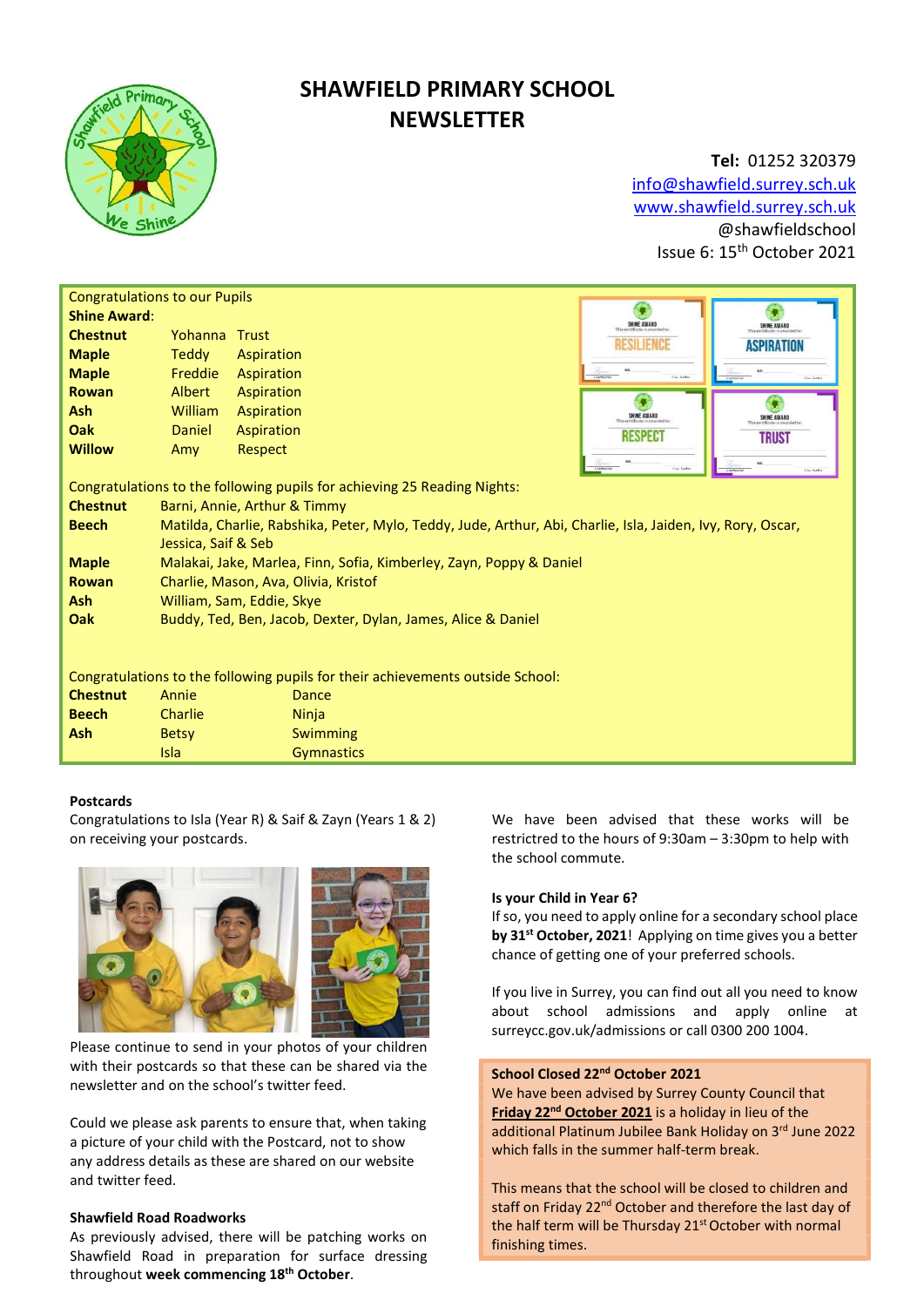#### Odd Socks Day – Monday 15th November

Anti-bullying week is taking place from  $15^{th}$  -  $19^{th}$ November 2021 and it has the theme 'One Kind Word', and classes will be learning about this throughout the week.

The week will begin with Odd Socks Day and we are inviting all children to wear odd socks on Monday 15<sup>th</sup> November. These socks can be as odd and outlandish as you wish them to be, but please ensure they are comfortable for them to wear for the whole day.

#### Children in Need – Friday  $19<sup>th</sup>$  November

We are pleased to announce we will be supporting Children in Need on Friday 19<sup>th</sup> November. The pandemic has been hard on all of us, but for children already facing challenges it's made life even more difficult. Funds raised help support and help to change the lives of thousands of children in local communities across the UK

In return for a voluntary donation of £1, children can come dressed to school on Friday 19<sup>th</sup> November as a Superhero. A Superhero can be anything from Spiderman, nurse, football player, teacher, the list is endless. We really look forward to seeing the children dressed up as their favourite Superhero (suitable and comfortable for school).

#### Open Mornings/Afternoons

Please find below the dates of our open mornings/afternoons for parents whose children are due to start primary school in September 2022. These visits give prospective parents the opportunity to have a tour of all the classrooms and an informal talk from myself about Shawfield.

| Wednesday 20 <sup>th</sup> October    | 2pm  |                     |
|---------------------------------------|------|---------------------|
| Thursday 21 <sup>st</sup> October     |      | 10am (fully booked) |
| Thursday 21 <sup>st</sup> October     |      | 2pm (fully booked)  |
| Tuesday 9 <sup>th</sup> November      |      | 10am (fully booked) |
| Monday 15 <sup>th</sup> November      | 10am |                     |
| Tuesday 23rd November                 | 10am |                     |
| Thursday 6 <sup>th</sup> January 2022 | 10am |                     |

If you or you have any family or friends who have children due to start school next year and would be interested in viewing the school, please contact the school office on 01252 320379 to book one of the dates above.

# Morrisons Good to Grow Scheme Vouchers

The school has registered to accept the Morrisons Good to Grow Scheme Vouchers and we would love it if you could support us.

For every £10 you spend (in store or online) at Morrisons, you'll get a Grow Token to help Shawfield get everything we need to get growing. Download the MyMorrisons app today to start collecting Grow Tokens and choose Shawfield as the school you would like to donate them to. We will be able to exchange their Grow Tokens for FREE gardening equipment to help get children growing.

#### School Library – Amazon Wish List

Just to remind you all that we are continuing with our Amazon Wish List which is a great way of supporting the school. So far, we have received around £600 worth of books.

We will continue to add to the Wish List over time. All books donated will be given a 'bookplate' from families and added to the school library.

https://www.amazon.co.uk/hz/wishlist/ls/2QWOGKXP8J WT5?ref =wl\_share

#### School Lunch Menu

Please find attached the lunch menu for week commencing 18<sup>th</sup> October (Week 2).

#### Please note that we are trialling a new Jacket Potato filling on Monday – Egg Mayo!

#### Confirmed INSET Dates 2021-2022

We are pleased to announce the remaining INSET dates for this academic year:

Monday 21st February 2022 Friday 22nd July 2022

Yours sincerely,

Vcorar

Mr Stephen Corcoran Headteacher

#### SSA News

Secondhand Uniform Sale After school on Thursday 21st October, the SSA will be hosting a uniform sale on the playground.



There are no fixed prices, but we welcome donations towards the SSA.

If you have any uniform your child has outgrown and you wish to donate, please drop it off to the office or bring your it to us on the playground on Thursday 21st October (unfortunately we are unable to take yellow jumpers). We accept clothes in good condition and by donating your uniforms not only saves money, but is kinder to the environment too!

Or bring your donations to us at the playground on Thursday 21st October, otherwise donations may be left at the school hours or outside of school hours, appointment by, via the SSA directly.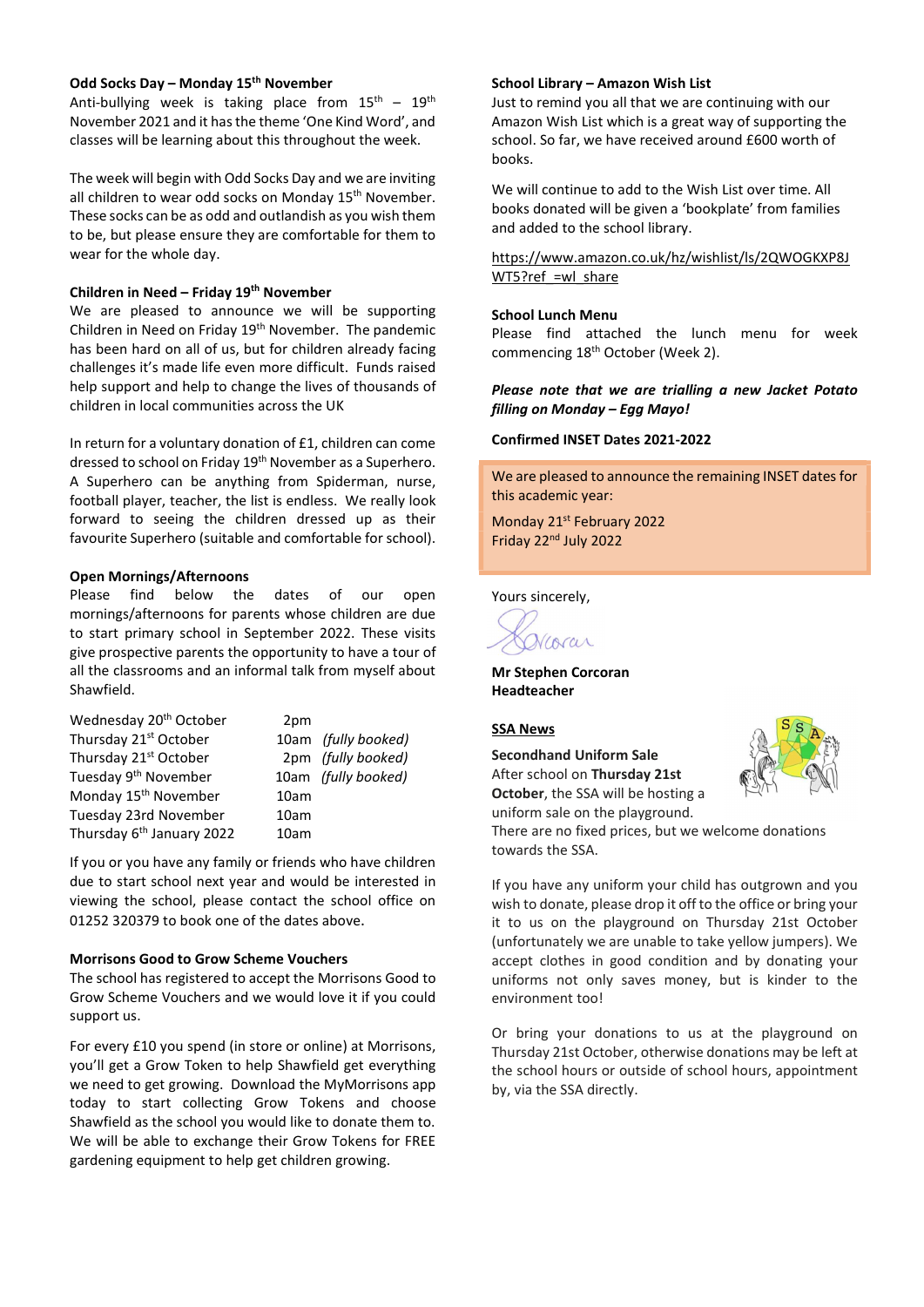#### Community News

### Lakeside Fun Day!

Please see attached flyer with regard to the Fun Day taking place at the Lakeside Nature Reserve on Thursday 28<sup>th</sup> October, 2021.

# Edge Swim School Half Term Intensive Swim Lessons All Hallows Catholic School, Weybourne Road, Farnham, GU9 9HF

We have spaces available on our October half-term intensive swim courses which are open to all abilities and the perfect way for introducing non-swimmers to the water, or for swimmers to build on their current ability. Please see attached flyer.

3 day course - £27.50 per swimmer 4 day course - £35 per swimmer

Contact: edgesportsandactivities.com / 07812 104128

# Surrey County Council Family Learning - Courses

Please be aware of the following courses being for parents. For further details, please go to our webpage www.surreycc.gov.uk/familylearning to view the individual October courses shown below.

# Courses for Parents who speak English as an additional language

Applying for a primary school place EAL workshop Friday 22nd October 1-2.30pm

# Storytelling fun and half term activities

Fun activities for half term (3 &4 yrs olds) workshop Friday 22nd October 10-11.30am

The Gruffalo storytelling workshop (4-7 yrs) Wednesday 27th October10.30am-12pm

The Gruffalo storytelling workshop (4-7 yrs) Wednesday 27th October1.30-3pm

Elmer Storytelling workshop (2-4 yrs) Saturday 30th October 10-11.30am

#### Parenting Courses

Explore Behaviour Strategies 2 week course Thursday 14th-21st October 7.30-9pm